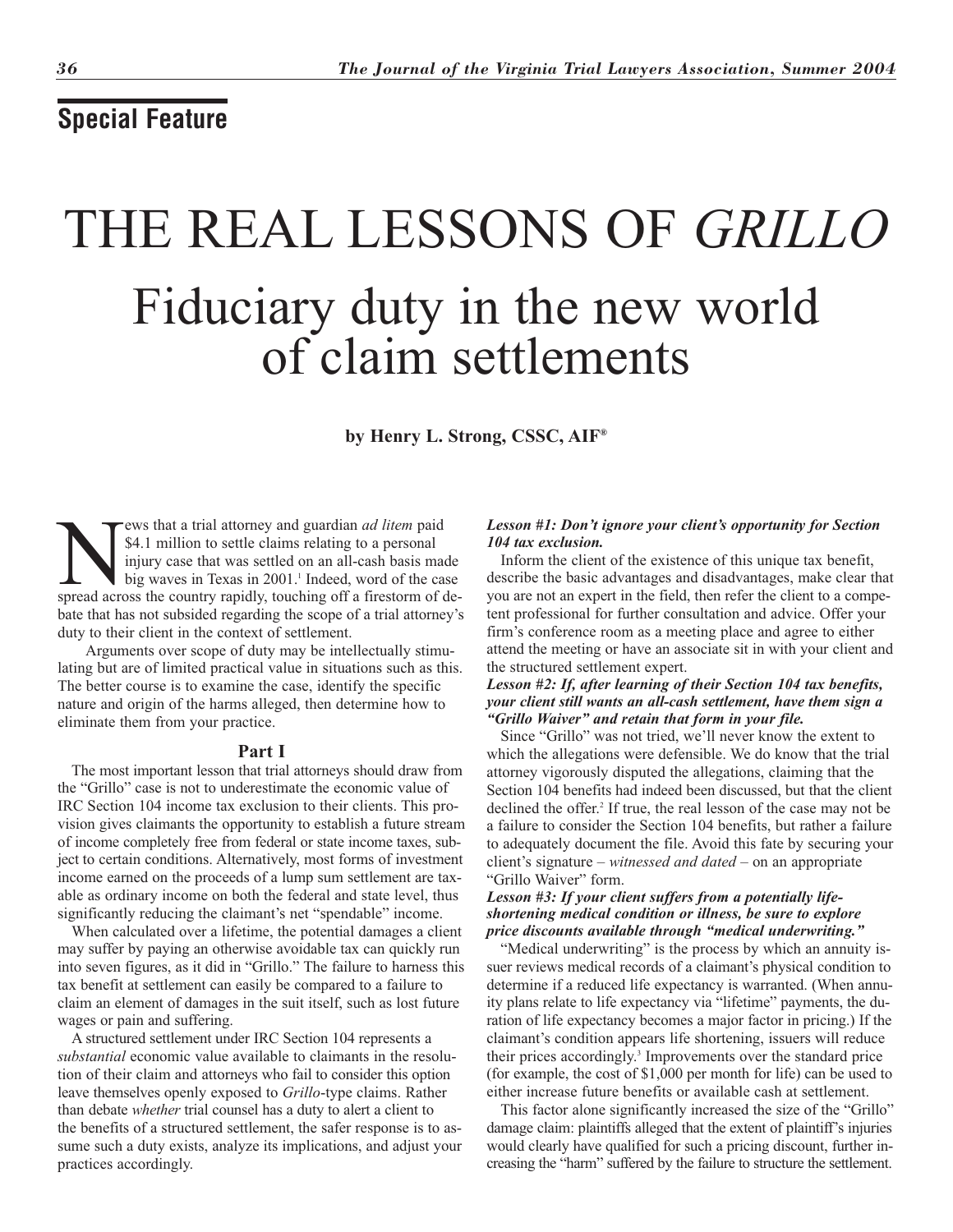# *Lesson #4: Consider anew the highest duty and standard of care to which you could be held and adjust your case management practices accordingly.*

A trial attorney representing physically injured claimants may indeed *not* owe a duty beyond advocacy relating to the prosecution of the claim. Yet an absolute ruling on this may be hard to find (and dangerous to rely upon), as one's duties are shaped by case-specific facts and circumstances.

An attorney's duty to an unsophisticated client will inevitably be found to be higher than what is owed to a sophisticated client yet even sophisticated clients may credibly claim a lack of understanding. In either case, claims are only filed when the outcome turns bad – the money from a lump sum settlement is gone or seriously depleted. That very result would likely color a future determination of client competence: they exhausted the funds, ergo, they were unqualified to handle them. It is a simple task in hindsight to identify the "obvious" clues to a particular client's lack of sophistication that a responsible attorney "knew or should have known" about.

# **Part II**

What is the potentially highest duty and most stringent standard of care to which a person might be held when making settlement decisions? In all probability: fiduciary duty and the prudent investor standard.

Such a duty may be explicit, as in the case of a guardian representing the interests of a minor, or implied due to some special circumstance (an attorney found to be *acting in the capacity of* a fiduciary). Either way, in the event one is found to owe fiduciary duties, the consequences of a breach of the related duty of prudence can be onerous indeed: high dollar damages easily calculated with few available defenses for the most common errors.

Anyone operating in a fiduciary capacity should fully acquaint themselves with the prudent investor standard. Conceptually more than 150 years old, this standard has served as the relevant standard applied to financial decisions made by one person on behalf of another for decades. Indeed, definitions of the standard appear in the trust statutes of virtually every state. A quick review of the Uniform Prudent Investor Act (UPIA)<sup>4</sup> provides an excellent overview of the relevant considerations. Although no statute yet exists tying this standard to structured settlements specifically, the prudent investor standard "can be expected to inform the duties" of other functionaries upholding similar responsibilities.<sup>5</sup>

It is beyond the scope of this paper to discuss all the elements of conduct that affirm a fiduciary's compliance with the standard. Instead, we focus on those elements that carry the largest financial implications to the claimant (and therefore the largest elements of damages in a breach action against the fiduciary) in the ordinary decision process of settling a personal injury claim. We focus specifically on those that relate to the consideration and implementation of Section 104 qualified structured settlements.

# *Potential Exposure #1: Failure to Consider the Effects of Taxation*

The duty to consider the effects of taxation is an affirmative responsibility ascribed to prudent investors.6 A fiduciary who selects an all-cash settlement on behalf of a physically injured claimant without considering the benefits of a Section 104 structured settlement risks running afoul of this standard, and it is a "one strike, you're out" offense: since one must avoid constructive receipt or economic benefit in the implementation of a qualified structured settlement, the act of receiving settlement funds in cash voids the opportunity to cure the harm.

Fiduciaries (and claimants) have one chance and one chance only to decide whether to implement a structured settlement that leverages the benefits of the Section 104 tax exclusion and that is before the settlement agreement has been drafted or any money has changed hands. The future payments must be expressly described in the settlement agreement and the claimant insulated from any incidence of benefit or control over the funds until the final terms are established and documents executed. This was the biggest element of damages alleged in "Grillo." *Potential Exposure #2: Failure to Consider the Claimant's Other Resources*

Here we're talking specifically about recognizing a claimant's eligibility for public assistance programs – Medicaid, SSI, etc. — as an available settlement asset and factoring that into the settlement planning process. Listed specifically in the "Grillo" complaint<sup>7</sup>, this too is a specialized area that requires the retention of outside experts. It may involve consideration of highly sophisticated devices such as the so-called "Special Needs Trusts" or "Medicare Set-Asides."

# *Potential Exposure #3: Failure to Consider Liquidity*

Here the danger lies at the extreme ends of the spectrum: personal physical injury settlements involving total liquidity and zero liquidity may come under scrutiny in future years.

Total liquidity – an all-cash settlement – means waiving the aforementioned Section 104 structured settlement tax benefit. While it may indeed be unsuitable in some cases to commit *any* settlement funds to a tax-free structured settlement, the burden of defending such a decision will fall on the fiduciary. Greater liquidity also means increased dissipation risk: it is not always in a claimant's own best interest to have ready access to all settlement funds (think of a minor turning 18).

Equally difficult to defend may be settlements that are 100% structured with zero funds set aside for emergencies. Structured settlements are inherently illiquid: the injured plaintiff does not own the annuity nor can the payments be changed (these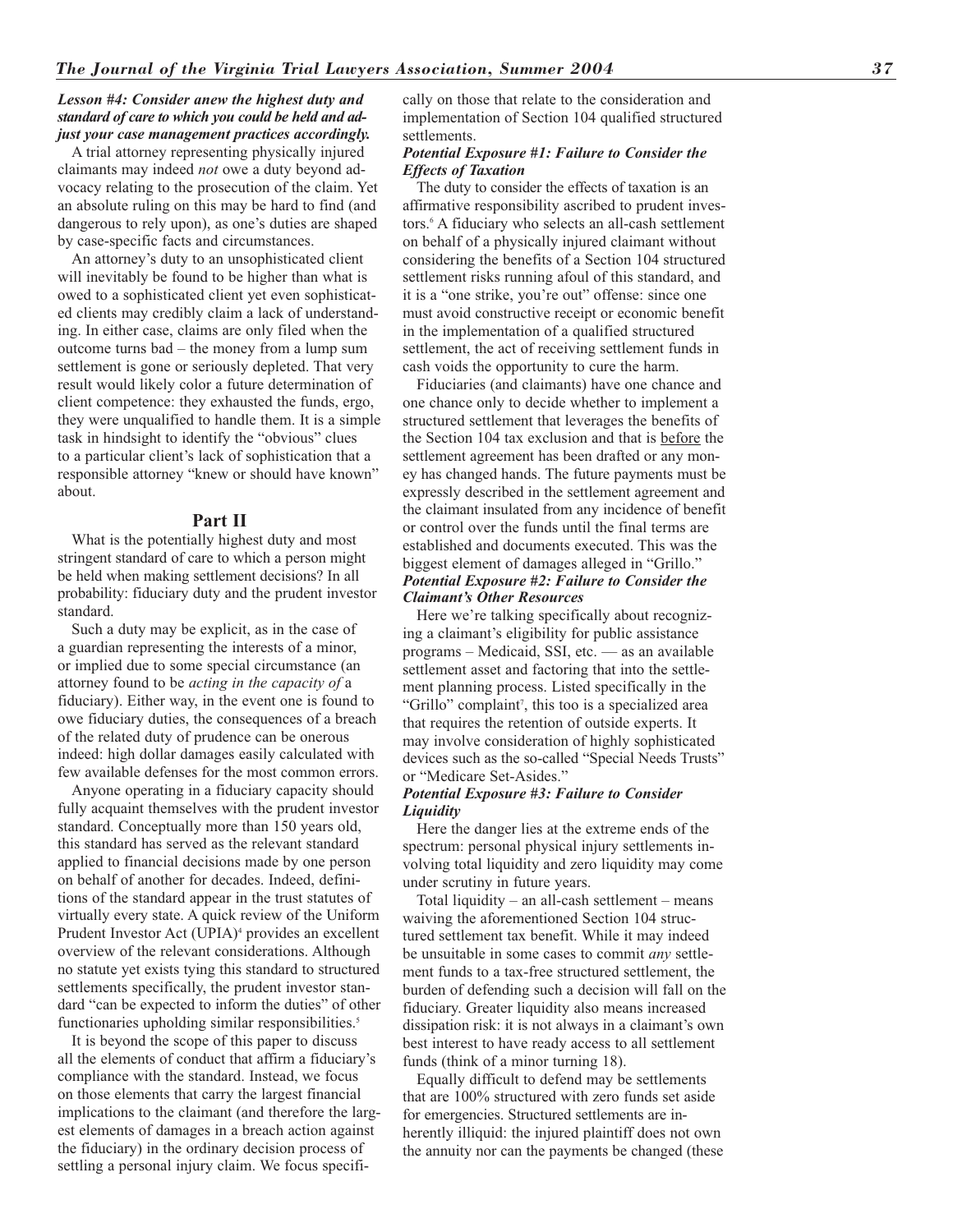are requirements that make the payments tax-free). Insufficient liquidity is no longer the absolute risk it once was, as new liquidity options are appearing in the marketplace even as this paper is written.<sup>8</sup>

Nevertheless, considering the liquidity needs of injured claimants is an *obligation* of a prudent fiduciary. It is generally wise to build liquidity into every settlement and avoid the extremes of all or none.

#### **Key development**

At about the same time that the "Grillo" complaint was being drafted, another important development took place in the structured settlement market that fundamentally alters the decision calculus used to craft settlements for claimants with long term income needs.

Summer of the year 2000 marked the arrival of the first fully Section 104-qualified equity-based structured settlement. Based on a reinterpretation of key language contained in IRC Section 130 (relating to the assignment of a defendant's future liabilities for structured settlement payments), it is now possible to tie a claimant's future payments, in part, to the performance of an investment portfolio such as an S&P 500 index fund equivalent, free from taxes on interest, dividends or capital gains.<sup>9</sup>

While the timing of the introduction of the equity-based structured settlement could not have been worse (arriving shortly after the beginning of a severe and sustained market downturn), the availability of this option prompts a major reexamination of standard and customary structured settlement design considerations. This is especially true for fiduciaries obliged to meet a prudent investor standard. The remaining potential exposures relate to this development.

### *Potential Exposure #4: Failure to consider the effects of inflation/deflation.*

That we list failure to consider inflation here will surprise many a structured settlement veteran, as inflation is widely recognized as a concern for longterm claimants and many settlement plans attempt to address this very concern.

The problem stems from a fundamental misconception about the ability of fixed annuities to fight inflation. All fixed annuities are – just like the bond portfolios that back them – fixed income investments. Vulnerability to inflation is the Achilles heel of all fixed income investments. Although fixed annuity payments can be designed to increase over time, such periodic increases only change the *appearance* of the plan, not its actual value over time.

One need look no farther than the typical choice presented to most claimants: the question of whether to take a level payment plan or one whose payments increase by a fixed percentage every year. Although the annually increasing payments start lower, over time they pass the level monthly payment amount, ultimately delivering a higher total dollar payout.

Inflation-sensitive claimants typically choose the increasing annuity, believing it represents a greater value. But the truth is this: if both plans cost the same, then they are worth the same. The only way later payments can be increased is through reduction and deferral of the early payments. This is worth repeating: annually increasing fixed annuities only *defer* payments; they provide no increase in the real relative *value* of those payments. Paradoxically, in an inflationary environment, deferring funds could be the very worst economic decision to make.

How can this be? Simple: inflation does not affect the annuity payments themselves; *it affects the value of the currency in which they are paid*. Highly rated annuity issuers will likely make every scheduled payment in full and on time, yet those dollars may buy less. This is why inflation is often referred to as a "loss in purchasing power": you may have the dollars, you just can't purchase what you had planned to buy with them.

Those disturbed by this revelation may take solace in the fact that until the equity-based structured settlement option appeared, there was in fact no comparable funding option available: Section 130 of the tax code expressly forbids the use of anything but annuities and U.S. government obligations for use in assigned structured settlements. Anyone who wanted true inflation protection via long-term investment in stocks had to pursue that objective through prudent investment of the cash portion of their settlement (paying taxes along the way).

Although relatively rare and short-lived during the past century, fiduciaries must also consider the potential effects of deflation, a general trend of *decrease* in the prices of goods and services. If one expects a sustained period of deflation, then fixed income investments become more attractive, as the purchasing power of future dollars would be maintained or increased.

Fiduciaries must consider the effects of inflation and deflation in their decision-making. If they expect sustained deflation, then traditional fixed structured settlements are fine. However, if inflation is a risk, then ignoring the new qualified equitybased structures could be a costly mistake.<sup>10</sup> *Potential Exposure #5: Failure to diversify.*

Diversification is such a critical element of the prudent investor standard that it occupies its own section in the UPIA<sup>11</sup>. Again, most attorneys and fiduciaries know the importance of diversification; they just may not recognize the need for it in this context.

The arrival of an equity-based structured settlement alters the diversification consideration. It is no longer legally sufficient to fund large long-term structured settlements with a single class of funding asset (fixed annuities); one must now diversify *between the classes* in some appropriate proportion.

Funding a structured settlement with fixed annuities only is like funding a pension trust fund exclusively with long-term bonds. Trust case law long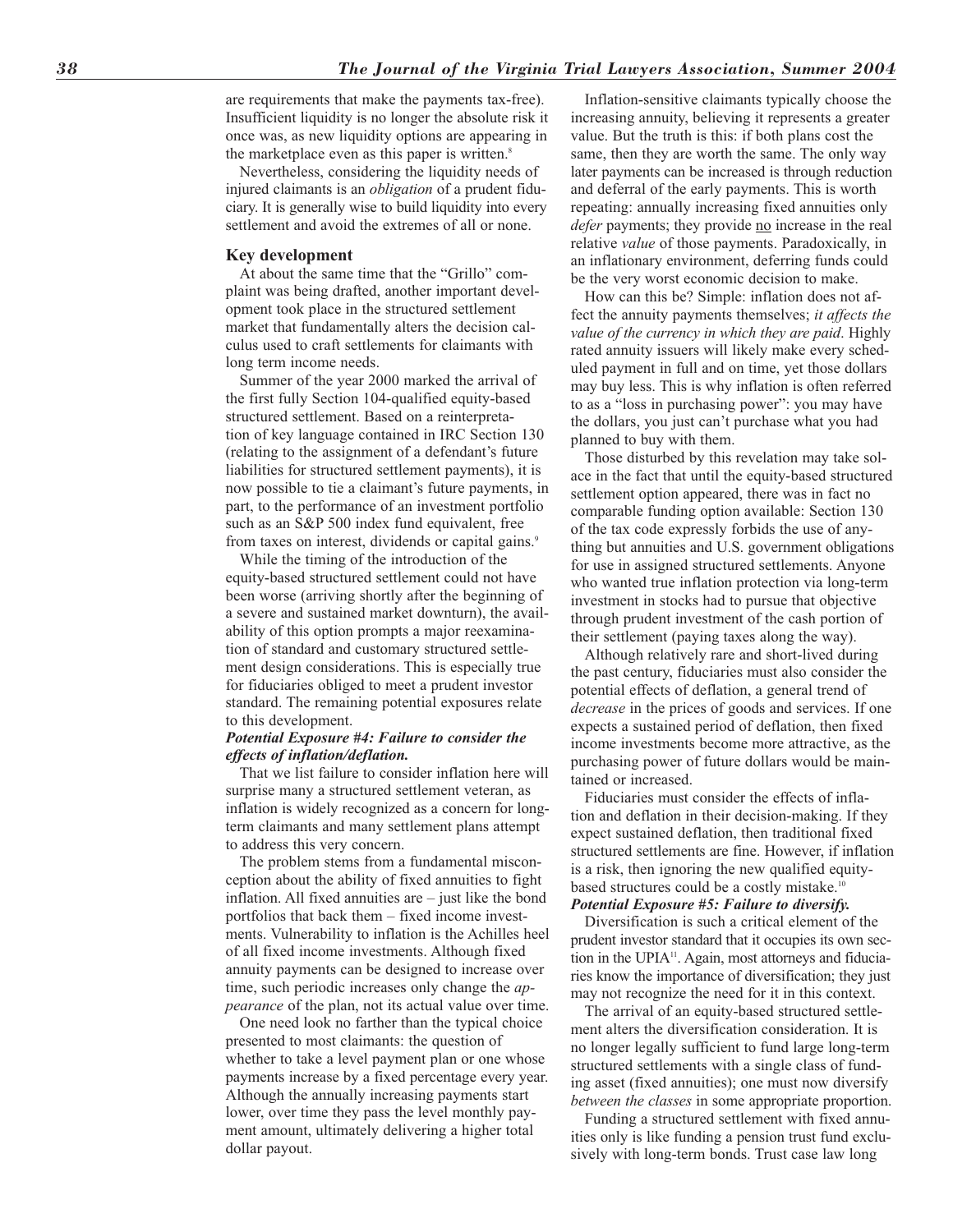ago dealt with diversification errors like this one; such a decision is generally indefensible in court. Instead, one must diversify across asset classes, meaning a mixed allocation of cash, stocks and bonds (or more correctly in this case: cash, fixed rate structure and equity-based structure).

This is really no more than the classic "balanced portfolio" investment strategy applied to structured settlements: one allocates a certain percentage of assets to cash, a certain percentage to fixed income, and a certain percentage to equities to achieve the best balance of return relative to risk. (Bear in mind that over the long term, research has consistently shown that the addition of stocks to an all-bond portfolio has actually increased return while *reducing* risk.<sup>12.</sup>)

A truly "balanced" structured settlement like this offers another surprising benefit: a dollar-for-dollar reduction of default risk for the equity-based portion of the structure. Since fixed annuities involve a guaranteed rate of return, the plaintiff is relying on a guarantee from the annuity issuer. That guarantee is only as good as the credit quality of the annuity company, which is itself subject to change over time. Equity-based variable annuities do not involve such a guarantee. Rather than relying on a promise to pay, assets are held in custodial fashion, unavailable to creditors of the annuity issuer in the event of its insolvency.

Those who may feel uncomfortable with the idea of equity-based structured settlements might do well to remember that any bank trustee appointed to manage a large cash settlement on behalf of injured claimants is similarly *legally obligated* to diversify long-term portfolios in this very same fashion<sup>13</sup> – only when the bank does it, it's fully taxable. In the unique circumstances presented here, the fiduciary has the opportunity to build a portfolio that is not fully taxable.

Anyone with lingering doubts may wish to consider the words of David M. Cordell, Ph.D. in his recent article about equity-based structured settlements in the "Journal of Financial Planning": "Ignoring the variable annuity option is tantamount to violating fiduciary responsibilities and the prudent investor rule. Further, it is in direct contravention of established investment principals and Modern Portfolio Theory."14 He goes on to conclude: "Odds are not good that, on an after-tax basis, most claimants would match the overall return of a balanced, non-taxable structured settlement allocated 50 percent to fixed income and 50% to equities."<sup>15</sup>

#### **CONCLUSION**

New developments in litigation and settlement options require constant vigilance. The attorney who chooses to ignore the threat of post-settlement claims and the advent of equity-based structured settlements does so at his or her own peril.

#### **Endnotes**

- 1. Josephine Grillo, As Guardian and As Next Friend for Christina Grillo, A Minor v. Tom L. Pettiette, T. E. Swate, and Hardy Milutin & Johns, 96th District Court, Tarrant County, TX, Cause No. 96-145090-92. Settlement amounts as reported in Lawyers Weekly 8/2/2001.
- 2. The attorney reportedly produced copies of settlement offer sheets allegedly bearing the guardian's signature. The guardian denied signing the documents, claiming forgery. (Lawyers Weekly 8/2/2001).
- 3. Reduced life expectancy means fewer payments and, therefore, lower cost.
- 4. Approved and recommended by the National Conference of Commissioners on Uniform State Laws 1994; Approved by the American Bar Association February, 1995.
- 5. UPIA Prefatory Note and Comments, April 18, 1995, page 3.
- 6. UPIA Section  $2(c)(3)$ .
- 7. "Nor was there any attempt to preserve Plaintiffs SSI and Medicaid eligibility." Grillo complaint, page 9.
- 8. Once the purview of unregulated "factoring" companies, it appears that annuity issuers have begun developing legitimate liquidity options for cases of true hardship. Subject to state and federal statutes, such liquidations generally require court approval.
- 9. Via a fully qualified variable annuity subaccount.
- 10. Utilization of equity-based funding vehicles necessarily introduces issues of performance volatility and claimant suitability. Retention of a qualified expert should be considered mandatory when contemplating this option.
- 11. UPIA Section 3.
- 12. "Research has demonstrated convincingly that a blend of fixed income investments plus equities offers superior return-risk combinations to a portfolio composed of fixed income investments alone." "Structured Settlements Meet Modern Portfolio Theory", David M. Cordell, Journal of Financial Planning, May, 2003.
- 13. Commercial Trust companies are subject to the trust statutes in their resident state.
- 14. See Cordell.
- 15. Id.



*Henry L. Strong is President of JMW Settlements, Inc., a Certified Structured Settlement Consultant (CSSC) and an Accredited Investment Fiduciary™ (AIF®).*